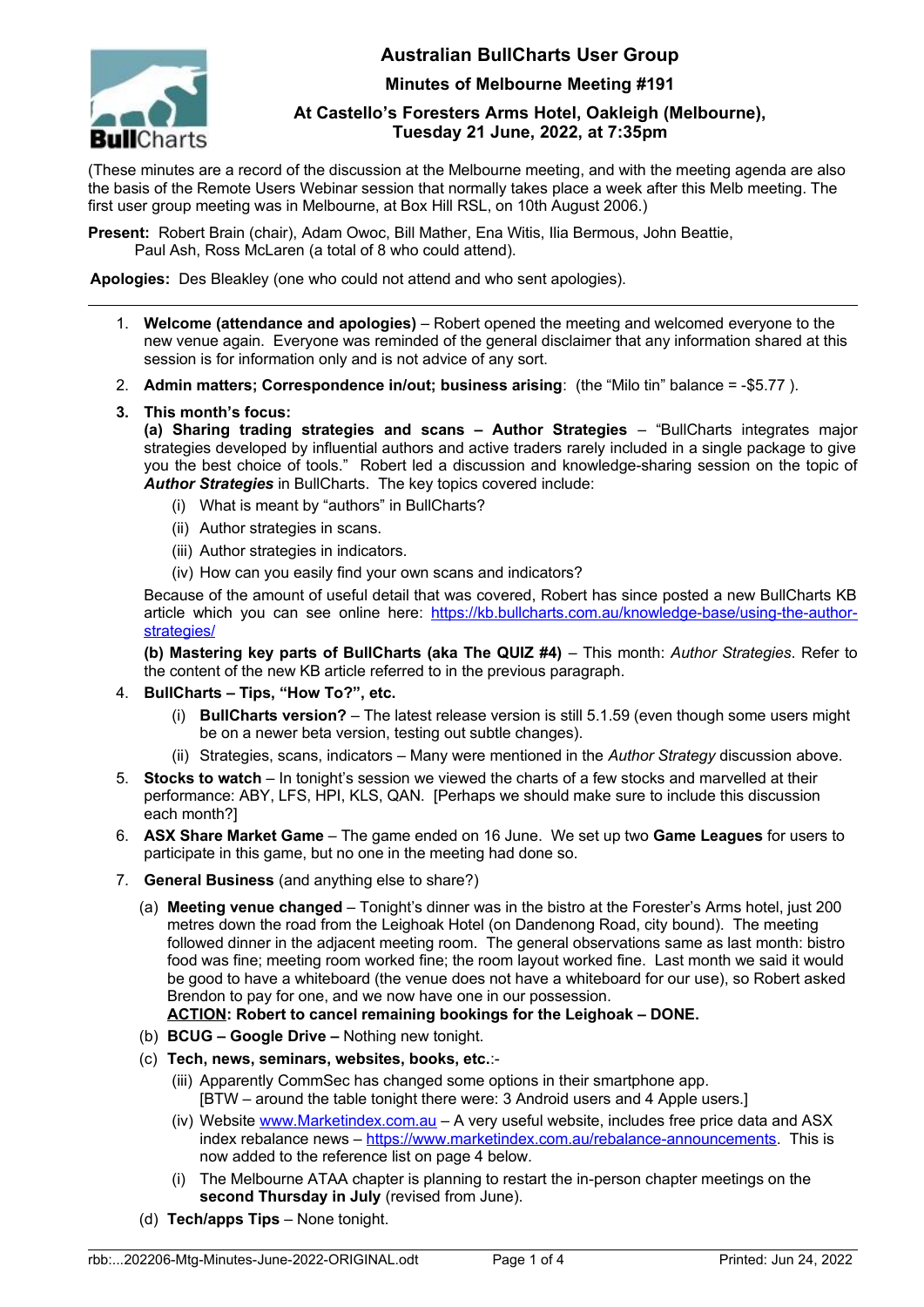- (e) **Any other business?** None tonight.
- (f) **Carry-over ACTIONs and discussion topics:** Suggestions for future topics welcome. (Andy will be able to share a trading strategy in a future session.)
- 8. **Confirmation of next meeting and venue.**  *The next Melbourne meeting will be:* **Tuesday 19 July,** (in 2022 it's normally the **third Tuesday of each** month, except in December) at (new in May 2022) venue – **Castello's Foresters Arms Hotel** – at the usual time, ie. **6pm for dinner/drinks in** the Bistro, and the meeting will start at 7:30pm as usual in the adjacent meeting room. [\[Google-map link](https://www.google.com.au/maps/place/Castellos+Foresters+Arms+Hotel/@-37.8930507,145.0890719,884m/data=!3m2!1e3!4b1!4m5!3m4!1s0x6ad66a6079e813bf:0xf44706af5c8244da!8m2!3d-37.893055!4d145.0912606?hl=en) for the Castello's Foresters Arms Hotel if you view these meeting minutes on your computer – Melway map 69 G6 with parking at rear, from Dalgety Street] The User Group Webinar is usually one week later.

### 9. **Meeting closed 9:25 pm.**

*\* NOTE: We use the BullCharts Discussion Forum at the web site: [www.bullcharts.com.au/forum/default.asp](http://www.bullcharts.com.au/forum/default.asp). And we utilise a Google Drive facility (in the "cloud") to store and share files (and more) amongst the user group members. If you don't have access, simply email me and request it.*

*Robert Brain (User Group convener)* — Don't forget to visit **Brainy's Share Market Toolbox:** www.robertbrain.com and BullCharts stuff here: [www.robertbrain.com/bullcharts](http://www.robertbrain.com/bullcharts) **Also see:** Robert's [BullCharts KnowledgeBase,](http://www.robertbrain.com/bullcharts/kb.html) and [eBook \(PDF\) articles on BullCharts](http://www.robertbrain.com/members-area/articles.html).

**\*\* Disclaimer**: Any information presented or discussed at these meetings is only opinion, and is of a general nature, and is not financial advice of any sort. Any person taking action based on information at the meetings does so at their own risk. **Note**: The User Group meetings tend to cover much material, and discuss much information, about technical analysis, trading, and BullCharts software. These minutes only summarise the key points. The maximum benefit will always be obtained by being there in person, and taking copious notes, and/or attending the [user group webinar](http://www.robertbrain.com/events/webinars/index.html).

See list of "mentioned things" ... below)

*Melbourne meeting dates on Tuesdays in 2022* – Webinar sessions are usually one week later.

• January 18 **-** February 8th 15 • March 15

• April 19

- $-May 17$
- June 21
- July 19
- August 16
- September 20
- October 18
- November 15
- December 13 (second Tuesday of the month)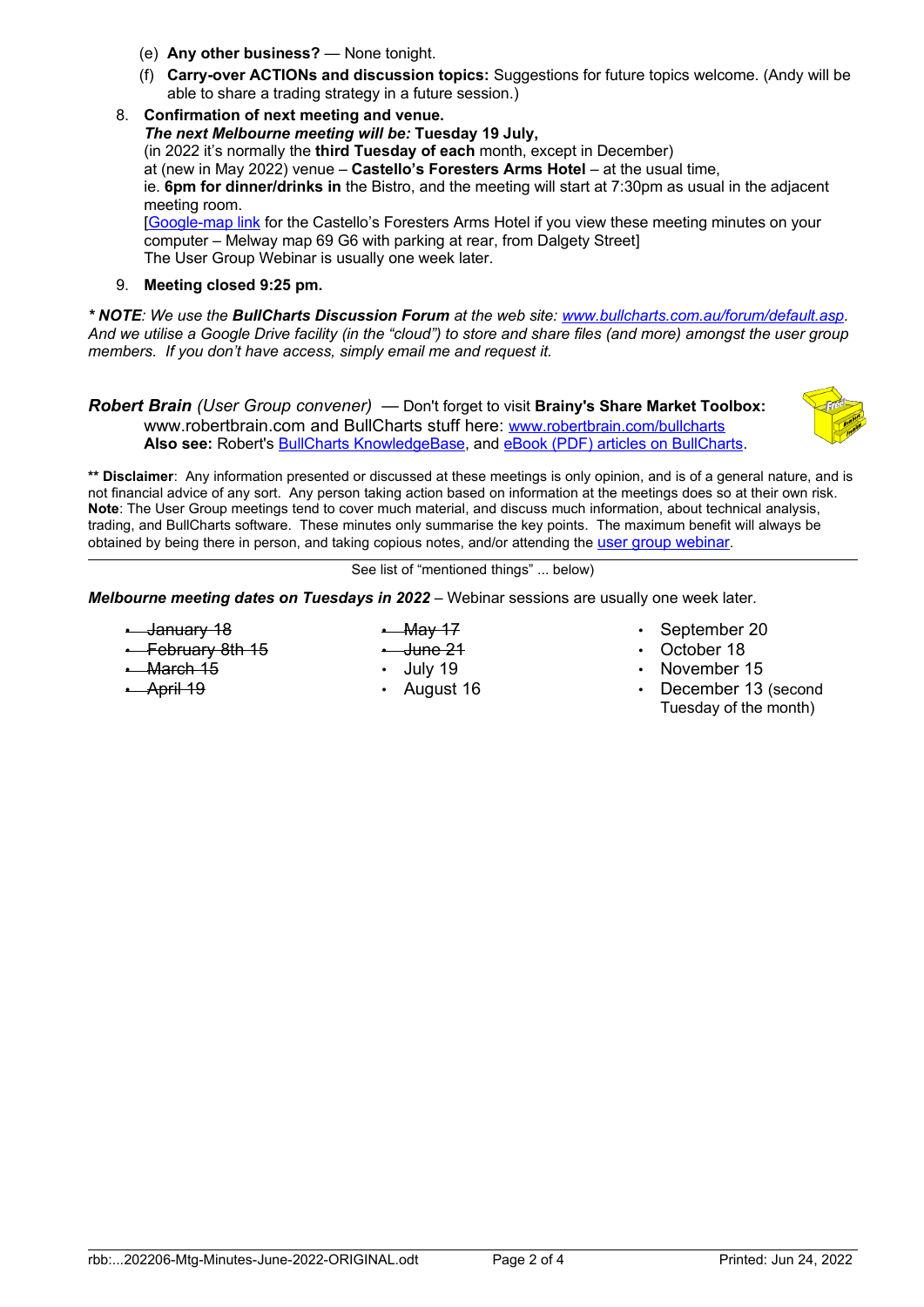#### **Summary list of recently mentioned thingys** (no recommendations) (**updated June 2020** ) (**recent changes are indicated with colour and italics**)

| <b>Books</b> (also see:<br>www.robertbrain.com/books/books.html) |                                                                                                      | <b>Smartphone Apps</b> |                                      |            |                |
|------------------------------------------------------------------|------------------------------------------------------------------------------------------------------|------------------------|--------------------------------------|------------|----------------|
| 1.                                                               | "Secret Life of Real Estate and<br>Banking", 2009, Phillip J Anderson.                               |                        | <b>APP</b>                           | iOS        | <b>Android</b> |
| 2.                                                               | "The Secret Code of Japanese                                                                         | 1                      | <b>CNBC</b>                          |            |                |
|                                                                  | <b>Candlesticks"</b> by Felipe Tudela                                                                | 2                      | StockTips for iPad                   | <b>YES</b> | no             |
| 3.                                                               | "Starting out in Shares - the ASX                                                                    | 3                      | Compound Stock Earnings              | <b>YES</b> | no             |
|                                                                  | Way", more details from the ASX                                                                      | 4                      | the standard "stocks" app is         | <b>YES</b> | n/a            |
|                                                                  | website:<br>http://www.asx.com.au/education/starting                                                 |                        | rather good                          |            |                |
|                                                                  | -out-in-shares-the-asx-way.htm                                                                       | 5                      | University app for phone             | <b>YES</b> | n/a            |
| 4.                                                               | "A Complete Guide to Volume Spread                                                                   | 6                      | <b>Bloomberg for Smartphone</b>      |            |                |
|                                                                  | Analysis", Anna Coulling                                                                             | $\overline{7}$         | <b>CNN Money</b>                     |            |                |
| 5.                                                               | "Blueprint to Wealth", Gary Stone.                                                                   | 8                      | StockTouch for iOS,                  | tba        | tba            |
| 6.                                                               | "Foundations of Trading" Howard                                                                      | 9                      | <b>IB TWS</b>                        | <b>YES</b> | tba            |
|                                                                  | Bandy.                                                                                               | 10                     | T.Interceptor                        | tba        | tba            |
| 7.                                                               | "Fibonacci and Gann Applications in<br>Financial Markets", George A.<br>Maclean.                     | 11                     | StocksTracker (and on<br>Windows) PC | <b>YES</b> | tba            |
| 8.                                                               | "High Probability Trading", Marcel                                                                   | 12                     | DailyStocks                          | tba        | tba            |
|                                                                  | Link.                                                                                                | 13                     | Trading Ideas                        | tba        | tba            |
| 9.                                                               | "Charting the Stock Market - The<br>Wyckoff Method", Edited by Jack K.                               | 14                     | <b>ChebTrendPro</b>                  | tba        | tba            |
|                                                                  |                                                                                                      | 15                     | KalmanSignal                         | tba        | tba            |
|                                                                  | Hutson.                                                                                              | 16                     | StockIdeaPro                         | tba        | tba            |
|                                                                  | 10. "A Definitive Guide to Point and<br>Figure" by Jeremy du Plessis                                 | 17                     | Investing.com                        | tba        | tba            |
|                                                                  | 11. "Unholy Grails", by Nick Radge                                                                   |                        |                                      |            |                |
|                                                                  | 12. "Trade your way to Financial Freedom",<br>Van K. Tharp (topics: risk, position<br>sizing, etc.)  |                        |                                      |            |                |
|                                                                  | 13. "The Intuitive Trader" by Robert Koppel                                                          |                        |                                      |            |                |
|                                                                  | 14. A paper "Extraordinary Popular<br>Delusions and the Madness of Crowds"<br>(recommended reading). |                        |                                      |            |                |
|                                                                  | 15. "Stikky Stock Charts", Laurence Holt.                                                            |                        |                                      |            |                |
|                                                                  | 16. "Technical Analysis of the Financial<br>Markets" by John Murphy                                  |                        |                                      |            |                |
|                                                                  | 17. "The Panic of 1907" by Robert Bruner<br>and Sean Carr                                            |                        |                                      |            |                |
|                                                                  | 18. www.betterbooks.com                                                                              |                        |                                      |            |                |
|                                                                  | 19. www.traderslibrary.com                                                                           |                        |                                      |            |                |
|                                                                  | 20. www.booktopia.com.au                                                                             |                        |                                      |            |                |
|                                                                  |                                                                                                      |                        |                                      |            |                |

The above list of things mentioned at recent meetings is not a recommendation or endorsement.

(See websites and seminars over the page)